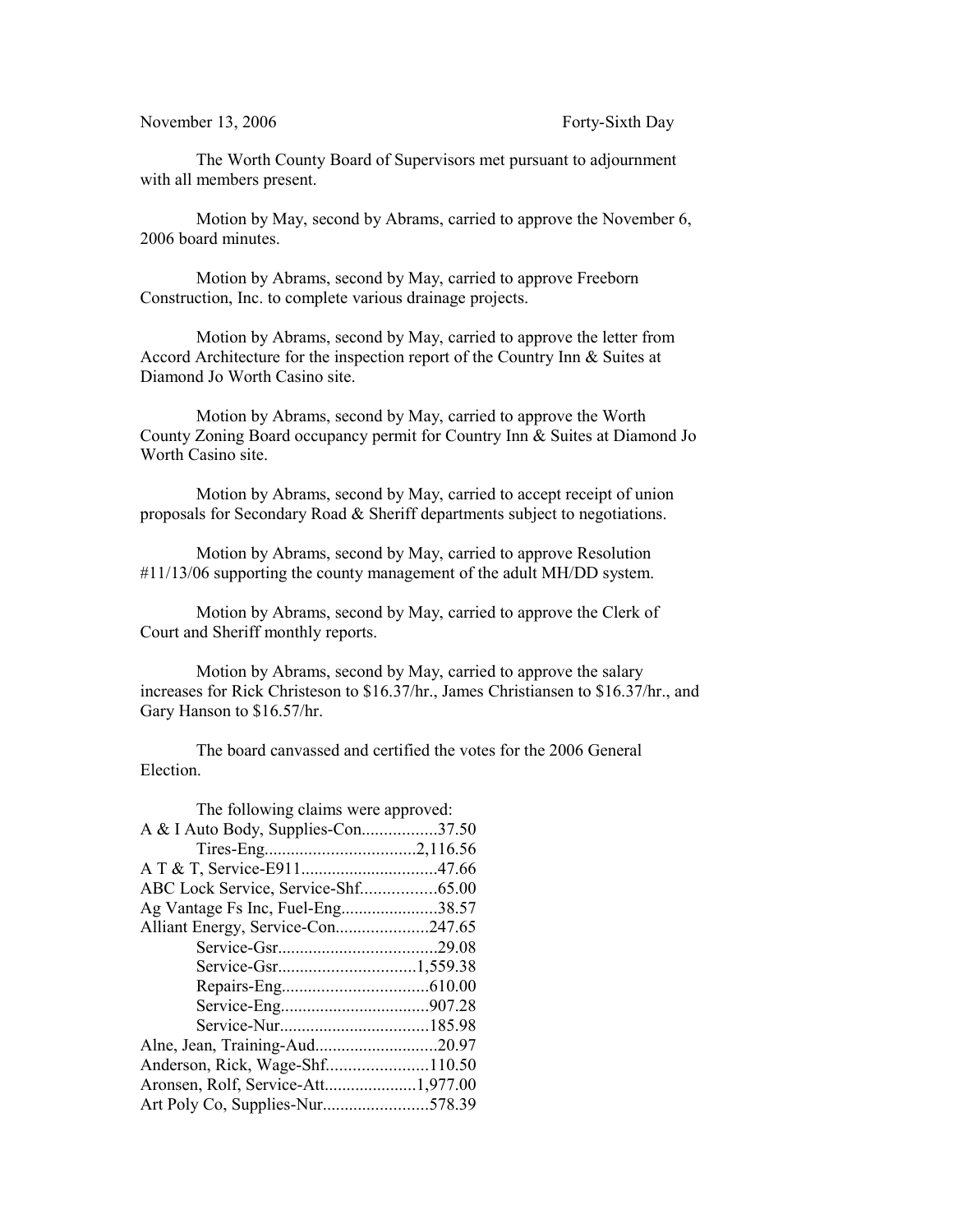| Associate Brand Distribu, Supplies-Shf288.80 |  |
|----------------------------------------------|--|
| Austin Office Products, Supplies-Shf496.73   |  |
| Automotive Index Inc, Supplies-Shf42.30      |  |
| Bang, Darrell, Mileage-Sup164.82             |  |
| Bang, Marilyn, Training-Aud14.00             |  |
| Bartz, Clarice, Training-Aud23.02            |  |
| Bell's Fire Stop Inc, Maint-Gsr153.00        |  |
| Bergan, Donald, Training-Aud24.25            |  |
| Bergan, Elaine, Training-Aud14.00            |  |
| Berge Oil Company, Fuel-Eng8,955.44          |  |
| Bowman Barnes Grp Inc, Supp-Eng1,100.72      |  |
|                                              |  |
| Brattrud, Jean, Training-Aud30.40            |  |
| Brodersen, Rosemary, Training-Aud23.02       |  |
|                                              |  |
|                                              |  |
| Butler, Scott, Wage-Shf318.50                |  |
| Candlewood Suites, Edu-Aud96.29              |  |
| Carpenter Uniform Co, Uniforms-Shf364.01     |  |
| Carquest Auto Parts, Supplies-Shf24.59       |  |
|                                              |  |
|                                              |  |
| City of Fertile, Service-Eng57.25            |  |
| City of Kensett, Service-Eng41.50            |  |
| City of Manly, Service-Eng22.22              |  |
| City of Northwood, Service-Con17.00          |  |
|                                              |  |
|                                              |  |
|                                              |  |
| Cooper, Dianne, Training-Aud20.38            |  |
| Cummins Central Power Ll, Parts-Eng49.14     |  |
| Dave Syverson Ford, Parts-Eng13,052.56       |  |
| District II Supervisors, Edu-Sup45.00        |  |
|                                              |  |
|                                              |  |
| Earthlink Inc, Service-Shf19.95              |  |
|                                              |  |
| Electronic Engineering, Service-Shf204.25    |  |
|                                              |  |
| Electronic Specialties, Service-Eng110.00    |  |
|                                              |  |
| Erdmann, June, Training-Aud14.00             |  |
| Ethington, Nancy, Mileage-Mha108.24          |  |
|                                              |  |
| Fallgatter's Market, Supplies-Con93.46       |  |
|                                              |  |
|                                              |  |
| Fiscal Services Bureau, Services-Juj325.00   |  |
| Fisher, Jane, Mileage-Mha30.75               |  |
| Forest City Ambulance Se, Service-Shf35.00   |  |
| Francis Lauer, Services-Juj93.30             |  |
| Franklin County Sheriff, Service-Chm91.16    |  |
| General Injectables, Supp-Nur11,326.80       |  |
|                                              |  |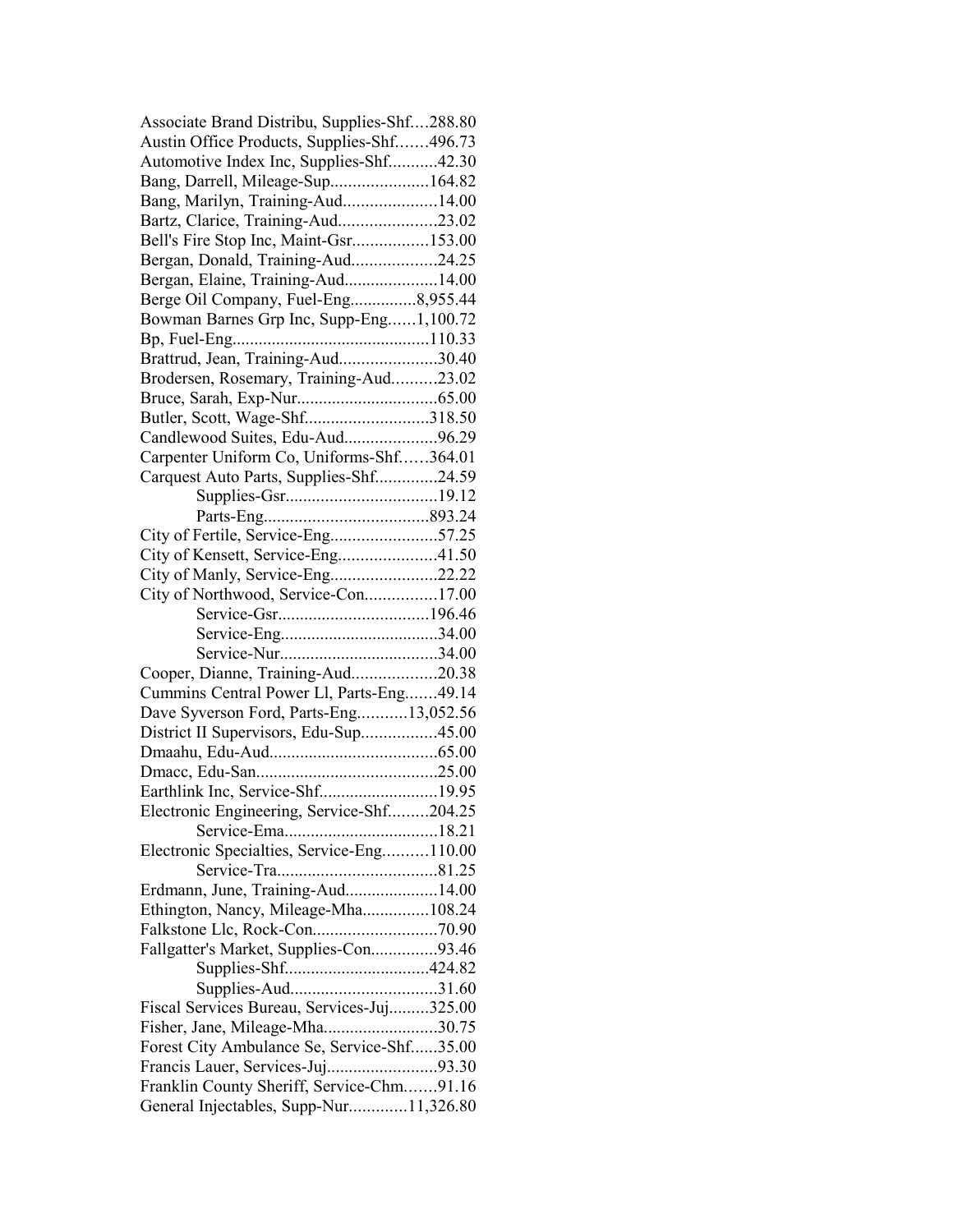| Gesme, Vernis, Training-Aud14.00                                         |  |
|--------------------------------------------------------------------------|--|
| Greve Law Office, Copies-Att84.00                                        |  |
|                                                                          |  |
|                                                                          |  |
| H & H Food Service, Food Prep-Shf301.13                                  |  |
| Hanson, Erma, Training-Aud14.00                                          |  |
| Heartland Asphalt Inc, Roads-Eng21,559.05                                |  |
| Heartland Power Coop, Service-Con142.00                                  |  |
|                                                                          |  |
| Hendrikson, Debra, Training-Aud14.00                                     |  |
| Henry M. Adkins & Son, Equip-Cap4,753.35                                 |  |
| Holstad, Helen, Training-Aud14.00                                        |  |
| Huber Supply Co, Supplies-Eng54.00                                       |  |
| Interstate Motor Trucks, Parts-Eng1,898.42                               |  |
| Ios Office Solutions, Supplies-Eng73.00                                  |  |
| Iowa Department of Publi, Service-Shf966.00                              |  |
| Iowa State Sheriff's & D, Edu-Shf175.00                                  |  |
|                                                                          |  |
|                                                                          |  |
|                                                                          |  |
| Jennings, Marian, Training-Aud36.96                                      |  |
| Jensen, Bobbie, Mileage-Mha95.86                                         |  |
|                                                                          |  |
| Johnson, Darlene, Training-Aud15.23                                      |  |
| Jordan, Betty, Training-Aud14.00<br>Kenison, Elizabeth, Mileage-Rec95.53 |  |
|                                                                          |  |
| Knudtson, Arlene, Training-Aud20.56                                      |  |
| Knudtson, Evelyn, Training-Aud14.00                                      |  |
| Konica Minolta Business, Service-Nur69.73                                |  |
| L R Falk Const Co, Rock-Eng3,028.90                                      |  |
| Larsen Plumbing, Service-Gsr150.50                                       |  |
|                                                                          |  |
|                                                                          |  |
| Lawson Products Inc, Supplies-Eng673.29                                  |  |
| Liberty Square, Service-Mha1,085.00                                      |  |
|                                                                          |  |
| Madson, Beverly, Training-Aud18.10                                       |  |
| Manly Junction Signal, Service595.55                                     |  |
|                                                                          |  |
| Marshall & Swift Inc, Supplies-Gsr11.07                                  |  |
|                                                                          |  |
| Mason City Overhead, Repairs-Eng1,965.70                                 |  |
| Mathahs, Delores, Training-Aud23.02                                      |  |
| Matt Parrott & Sons Co, Supplies-Aud104.20                               |  |
|                                                                          |  |
| McSorley, David L, Service-Nur75.65                                      |  |
| Mechem, Elsie L, Mileage-Mha134.07                                       |  |
|                                                                          |  |
|                                                                          |  |
| Medlang, Linda, Training-Aud20.56                                        |  |
|                                                                          |  |
| Medline Industries Inc., Supplies-Nur402.88                              |  |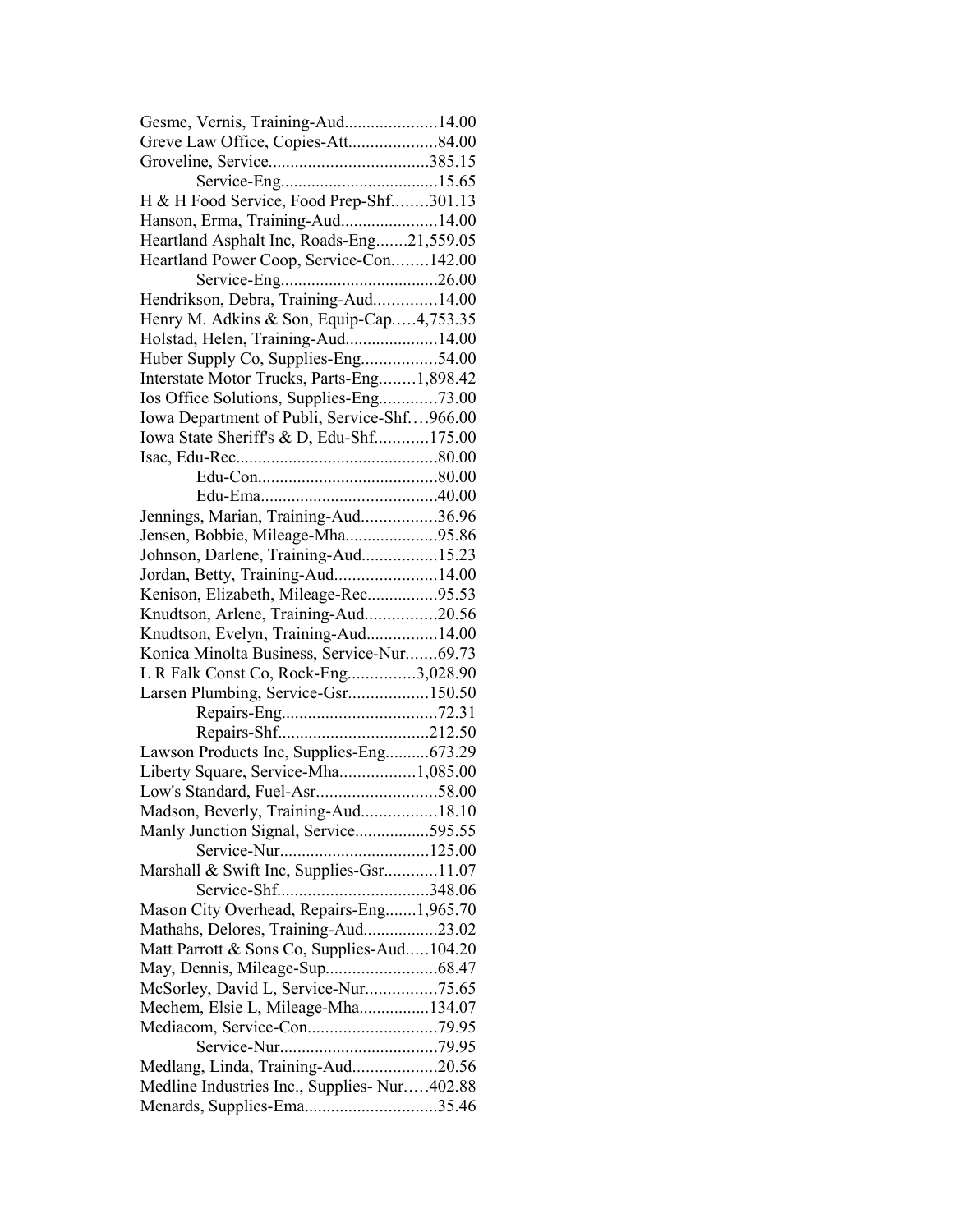| Mental Health Center, Med Exams-Shf100.00   |  |
|---------------------------------------------|--|
| Mercy Medical Center, Service-Mex670.40     |  |
| Mi-B & J Water, Service-Shf10.00            |  |
| Michaelis, Carrol, Training-Aud30.40        |  |
| Midwest Wireless, Service-Con69.27          |  |
|                                             |  |
|                                             |  |
|                                             |  |
| Mireles, Sandra, Mileage-Mha483.80          |  |
| Mitchell Co Care, Service-Mha2,790.00       |  |
|                                             |  |
| Mitchell County Ema, Mileage-Ema199.62      |  |
| Moen, Dorothy, Training-Aud27.94            |  |
| Moretz, Joleene, Training-Aud14.00          |  |
| Myron Corp, Supplies-Nur221.93              |  |
| Next Generation Technolo, Serv-Mha610.00    |  |
|                                             |  |
| North IA Area Comm Colle, Edu-Shf15.00      |  |
| Northern Iowa Therapy Pc, Serv-Nur195.00    |  |
| Northern Safety Technolo, Equip-Shf2,790.00 |  |
| Northwood Ag Products, Supplies-Con62.27    |  |
| Northwood Anchor, Service-Con200.00         |  |
|                                             |  |
|                                             |  |
|                                             |  |
|                                             |  |
| Northwood Co-Op Elevator, Supp-Con15.40     |  |
| Northwood Electric Inc, Service-Con49.20    |  |
|                                             |  |
|                                             |  |
| Maint/Rep-Shf58.00                          |  |
|                                             |  |
| Northwood Equip Inc, Postage-Aud26.67       |  |
|                                             |  |
| Northwood Lumber Co, Lumber-Con26.58        |  |
| Northwood Motor Co, Maint-Shf52.45          |  |
| Service-Hha224.95                           |  |
| Northwood Sanitation, Service-Gsr115.00     |  |
|                                             |  |
| Northwood True Value, Supplies-Gsr126.00    |  |
| Supplies-Aud37.66                           |  |
|                                             |  |
| Supplies-Eng288.70                          |  |
|                                             |  |
| Northwood Welding, Service-Con10.00         |  |
|                                             |  |
| Northwoods State Bank, Loan-Eng100,377.46   |  |
|                                             |  |
|                                             |  |
| Odden, Marjorie, Training-Aud14.00          |  |
| Olson, Korrine, Training-Aud14.00           |  |
| Omb Police Supply, Uniforms-Shf989.81       |  |
| Opportunity Village, Service-Mha1,007.30    |  |
| Osage Municipal Utilities, Serv-Ema63.06    |  |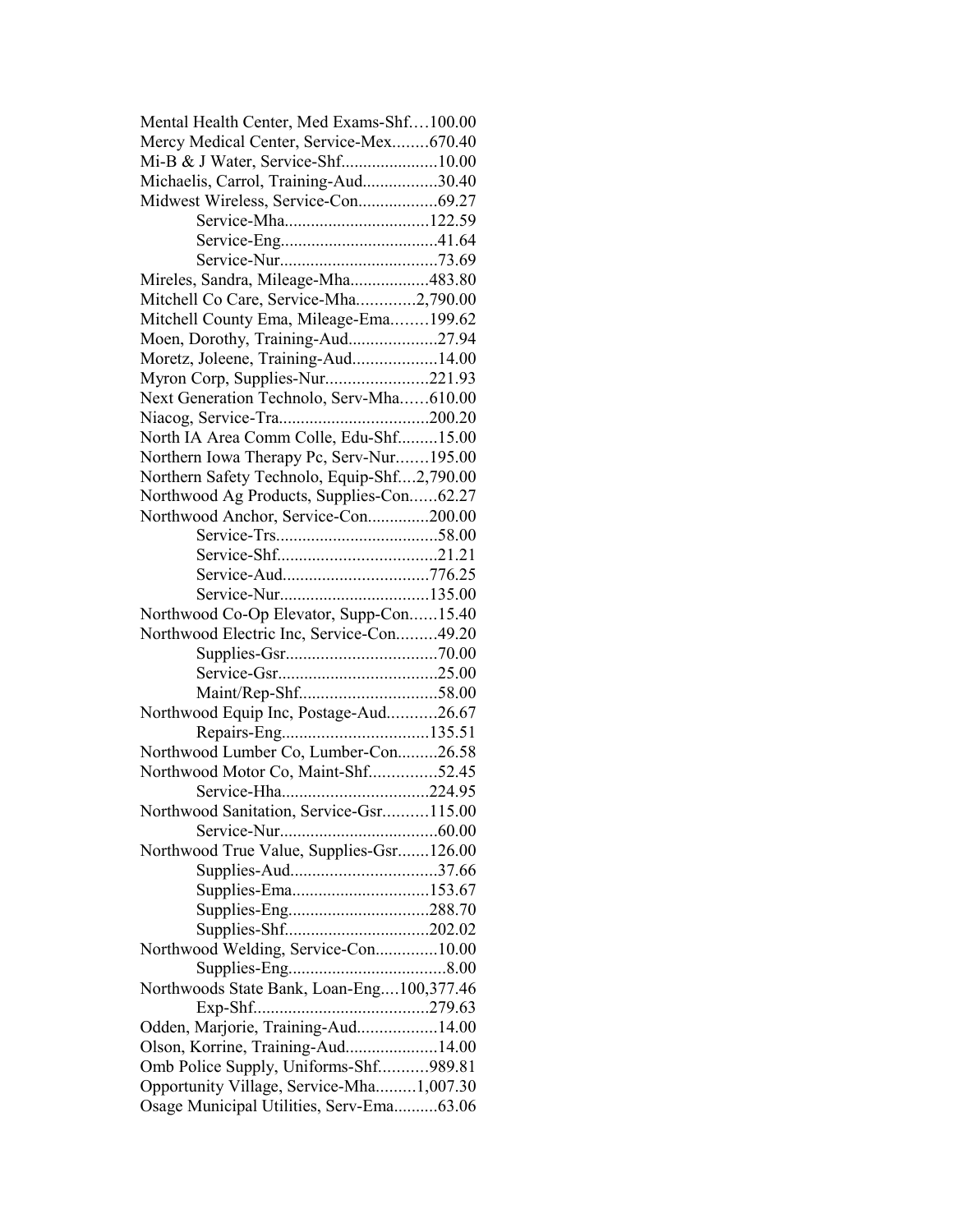| Pathology Associates, Service-Mex1,260.00   |  |
|---------------------------------------------|--|
| Peterson, Joan, Mileage-Dap94.30            |  |
| Postmaster, Postage-Rec102.00               |  |
| Prazak, Edie, Reimb-Nur20.00                |  |
| Printing Services Inc, Supplies243.29       |  |
|                                             |  |
| Qualification Targets In, Supplies-Shf71.67 |  |
| Quam, Wyatt, Labor-Shf131.76                |  |
| Quill Corporation, Supplies-Nur113.23       |  |
|                                             |  |
|                                             |  |
| Ram Systems, Service-Nur960.00              |  |
| Randall Transit Mix, Concrete-Con102.30     |  |
| Reserve Account, Postage-Rec250.00          |  |
| Rhodes, Ruth, Training-Aud14.00             |  |
| Rognes, Susan, Training-Aud26.30            |  |
| Rohlfsen, Mary, Training-Aud26.30           |  |
| Rohne, Joel, Mileage-It/Gis99.63            |  |
|                                             |  |
| Sanofi Pasteur Inc, Supplies-Nur757.93      |  |
| Schickel, Candila, Services-Chm66.00        |  |
| Senne, Helen, Exp-Trs36.98                  |  |
| Severson, Marilyn, Training-Aud14.00        |  |
|                                             |  |
| Staples Credit Plan, Supplies-Nur705.05     |  |
| Stoney Creek Inn - Des M, Edu-Shf237.54     |  |
| Streich, Norma, Training-Aud14.00           |  |
| Tenold, Grace, Training-Aud18.92            |  |
| Tenold, Judy, Training-Aud30.40             |  |
| Trainer, Sandra, Training-Aud20.56          |  |
| Treasurer of State, Edu-Shf181.00           |  |
| Treasurer, State of Iowa, Serv-Mha1,363.85  |  |
|                                             |  |
|                                             |  |
|                                             |  |
| Triple T Enterprises Inc, Supplies-Con18.90 |  |
| Tue, Darlene, Training-Aud25.48             |  |
| Tuttle, Tim, Safety-Eng49.98                |  |
|                                             |  |
| Us Cellular, Service-Asr27.49               |  |
|                                             |  |
|                                             |  |
| Venechuk, Clarice, Training-Aud14.00        |  |
|                                             |  |
| Ver Helst Snyder Drug, Supplies-Asr5.97     |  |
|                                             |  |
|                                             |  |
|                                             |  |
| Supplies-Eng39.18                           |  |
| Supplies-Shf322.43                          |  |
|                                             |  |
|                                             |  |
|                                             |  |